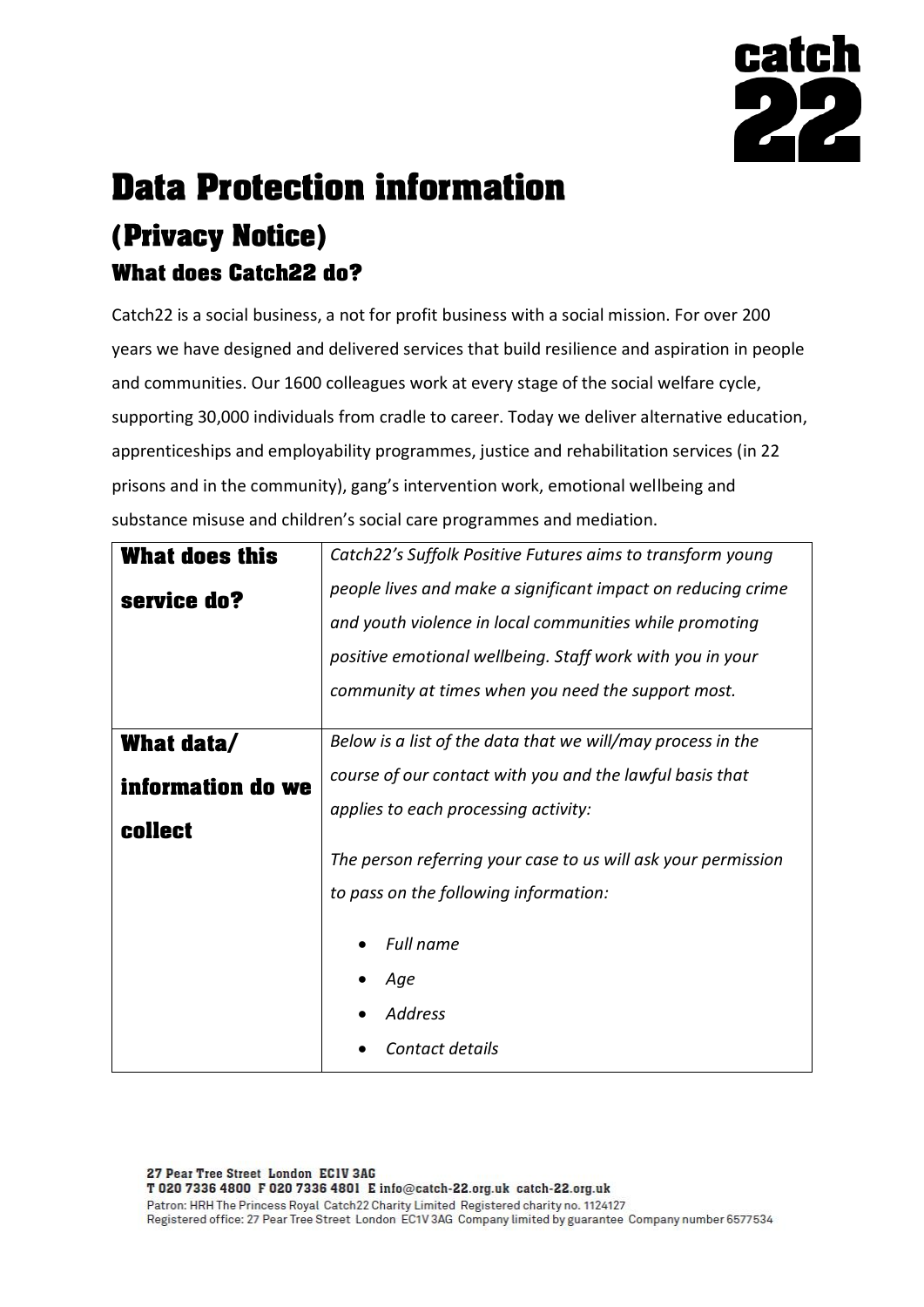

| The background to your situation and any issues that<br>$\bullet$ |
|-------------------------------------------------------------------|
| Catch22 needs to be aware of (accessibility issues,               |
| support workers, health and safety concerns etc.)                 |
| Information for monitoring purposes such as sexuality,            |
| ethnicity, disabilities, health issues, employment                |
| status, housing status, whether you have had contact              |
| with the Criminal Justice System or Children's Services,          |
| immigration status (all of which is stored                        |
| anonymously)                                                      |
|                                                                   |
|                                                                   |
| We take emergency contact details of all young people on          |
| their first session with us and then for any young person         |
| under 16 we also issue them with a parental consent form          |
| to take home.                                                     |
|                                                                   |
|                                                                   |
| If we support you to gain a qualification, the awarding body      |
| requires us to collect and send them the following information    |
| in order to send us your certificate:                             |
| Your name                                                         |
| Your date of birth                                                |
| Your ethnicity                                                    |
| Your gender                                                       |
| Your language                                                     |
|                                                                   |
|                                                                   |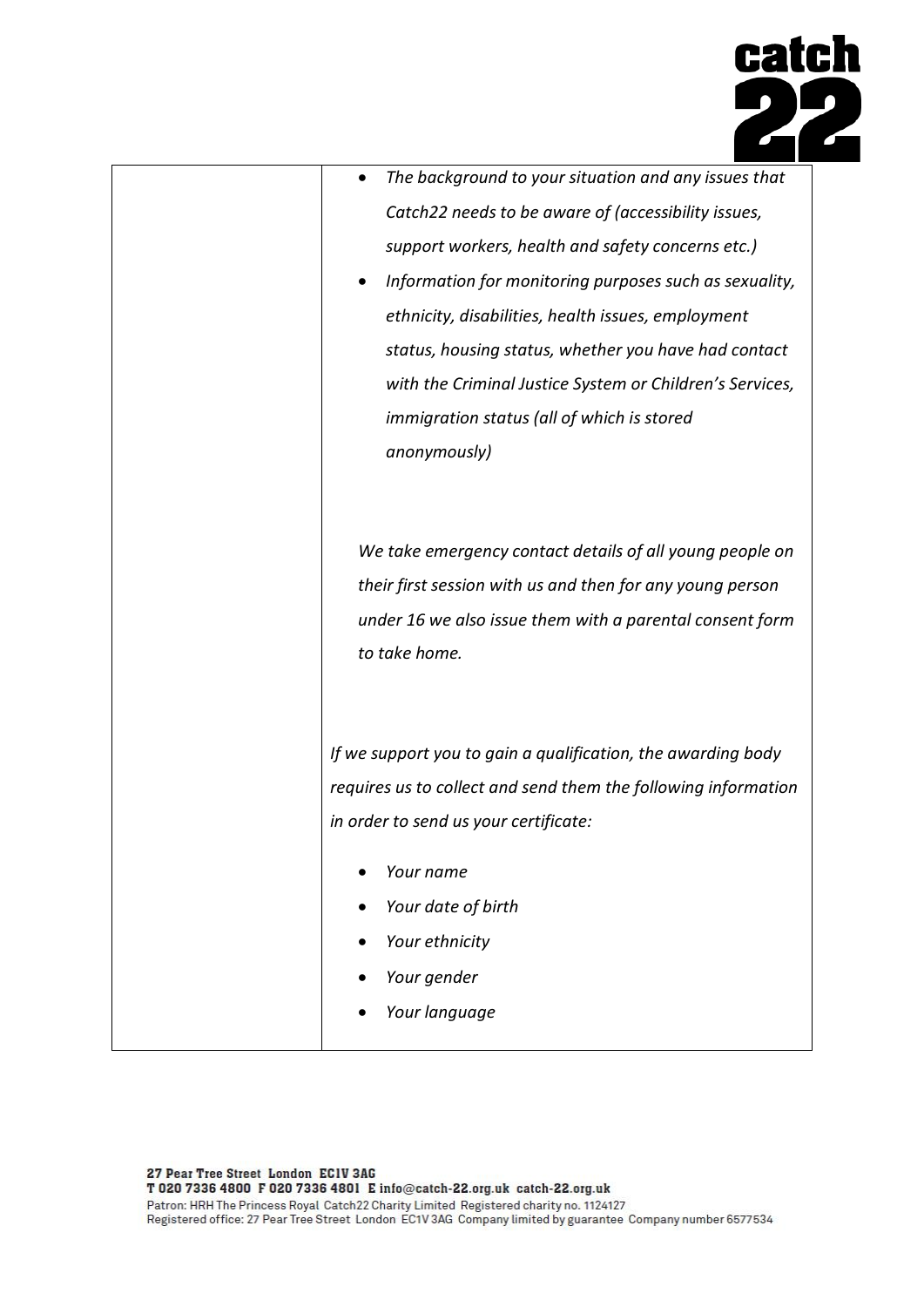

### **Why do we**

### **require your information?**

*Self-Referrals*

*As the Suffolk Positive Futures programme delivers a range of sporting activity where physical contact is likely, from time to time there is the possibility of injuries occurring. We need to have appropriate contact details of all participants as well as parents/guardian contacts too in case parental contact is needed as a result of injury or illness of the participant. We also use the information to inform you of other projects delivered by Suffolk Positive Futures which you may like to be involved with.*

#### *Formal Referrals (e.g Schools)*

*In order to support you in the best way possible, it is essential that we understand the referrer's concerns and have some background about your situation, so that we can ascertain why the referrer feels you might benefit from working with us.*

*There are also Health & Safety implications to our staff visiting people, especially if in your home, so we ask referrers for any specific, relevant information that helps us to keep our staff safe.*

#### *Monitoring:*

*Monitoring information is an important part of making sure we do not discriminate about how we deliver our services, as*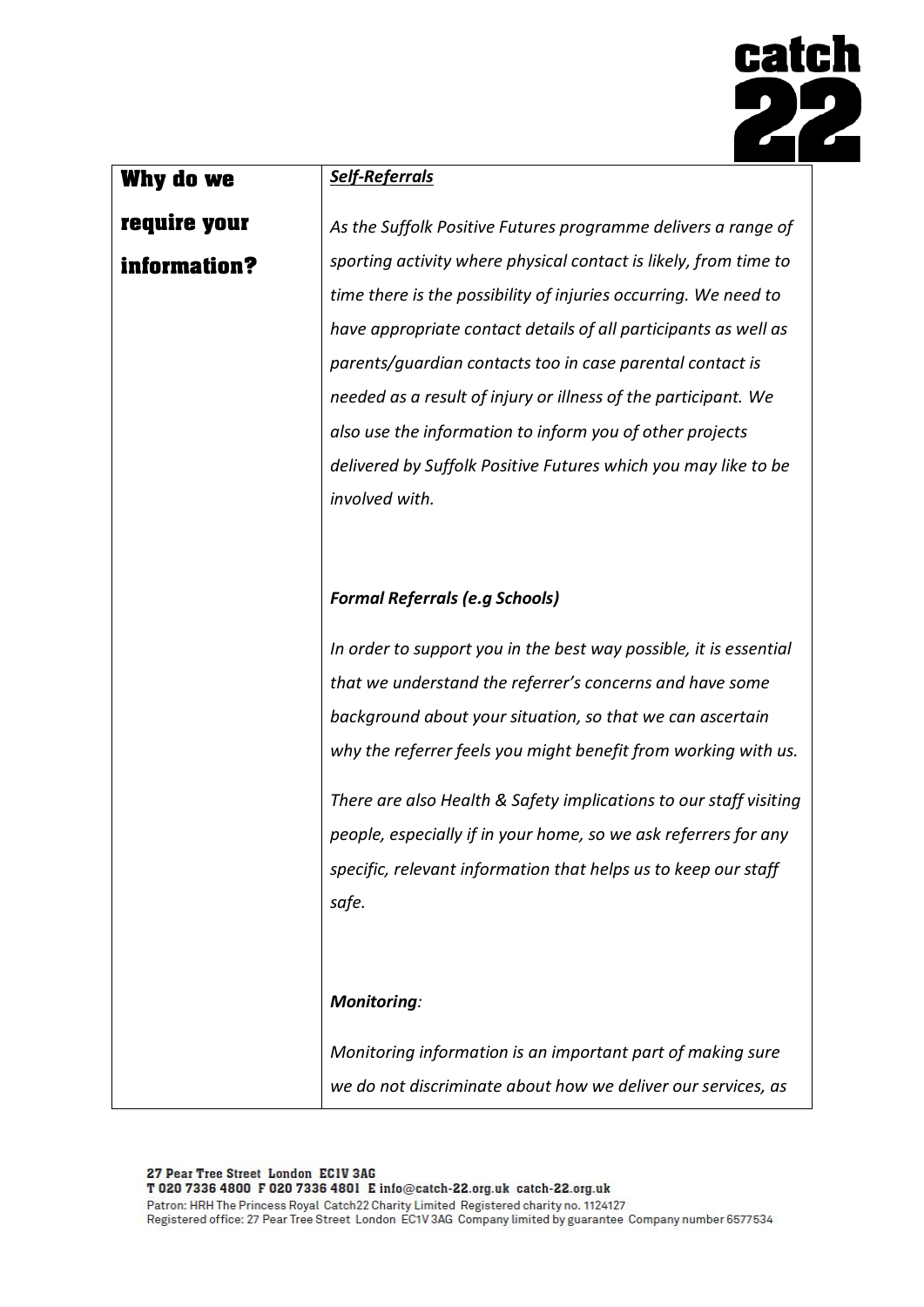

|                         | well as for training purposes when taking on new staff to show     |  |  |
|-------------------------|--------------------------------------------------------------------|--|--|
|                         | who we work with and how we help them.                             |  |  |
|                         | <b>Evaluation &amp; Feedback:</b>                                  |  |  |
|                         | In order for us to continue offering successful and effective      |  |  |
|                         | support services, it is vital that we collect and learn from the   |  |  |
|                         | feedback our service users, partners and referrers share with      |  |  |
|                         | us.                                                                |  |  |
|                         | The feedback also helps us to show other people what our           |  |  |
|                         | service users say about us (which we share anonymously).           |  |  |
| <b>Where did we get</b> | The data we collect comes from you or from the person              |  |  |
| your data from?         | referring you to us. They are required to obtain consent from      |  |  |
|                         | you to pass on that information and for us to contact you.         |  |  |
| Who will we             | <b>Referrers:</b> We will provide the person who referred the case |  |  |
| share your              | to us with updates about how the support is going, along with      |  |  |
| information with?       | copies of the agreement of work and review of work forms           |  |  |
|                         | mentioned above.                                                   |  |  |
|                         | Other agencies: We will ask you for your consent to share your     |  |  |
|                         | information with relevant agencies if we think it might be         |  |  |
|                         | helpful to you.                                                    |  |  |
|                         | When it's required by law or for the purposes of                   |  |  |
|                         | safeguarding you or others:                                        |  |  |
|                         | Where you disclose information that poses a risk to                |  |  |
|                         | yourself or others                                                 |  |  |
|                         | In the interests of safeguarding children or vulnerable            |  |  |
|                         | adults                                                             |  |  |

27 Pear Tree Street London ECIV 3AG<br>T 020 7336 4800 F 020 7336 4801 E info@catch-22.org.uk catch-22.org.uk Patron: HRH The Princess Royal Catch22 Charity Limited Registered charity no. 1124127<br>Registered office: 27 Pear Tree Street London EC1V 3AG Company limited by guarantee Company number 6577534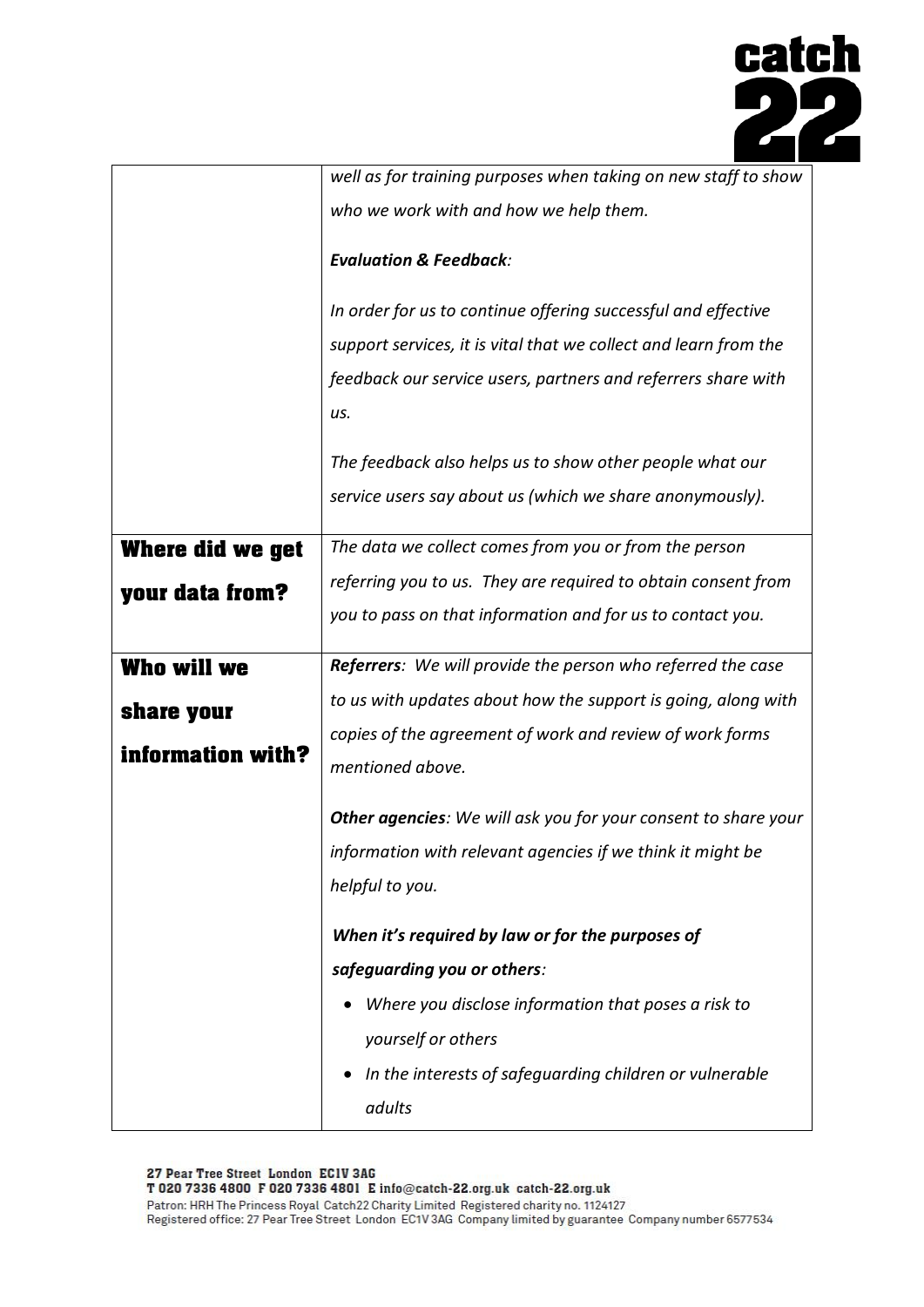

|                        | • Pursuant of the Terrorism Act 2000                               |
|------------------------|--------------------------------------------------------------------|
|                        | Where it is required for the purposes of crime prevention          |
|                        | or detection                                                       |
|                        | This information will be shared in compliance with legal           |
|                        | obligation(s) and/or for your/others vital interests. Normally     |
|                        | we will tell you if we want to share your information for these    |
|                        | purposes but there may be circumstances where this is not          |
|                        | possible if it's not safe or appropriate to do so.                 |
| <b>How will your</b>   | All the information and data mentioned above is stored on the      |
| data be looked         | protected Catch22 Suffolk Positive Futures database -              |
|                        | Substance Views.                                                   |
| after and how          |                                                                    |
| long will we hold      | Information sent between agencies is via email, with               |
| on to your             | documents being encrypted with agreed passwords, and any           |
|                        | other information being anonymised to ensure the                   |
| information for?       | information is not identifiable to you other than with the         |
|                        | people working with you and whom the information is                |
|                        | intended for.                                                      |
|                        |                                                                    |
|                        | We will store your data for up to 3 years after we have            |
|                        | stopped working with you. After this time the data and             |
|                        | information held about you will be securely erased from our        |
|                        | server.                                                            |
|                        |                                                                    |
|                        |                                                                    |
| <b>What happens if</b> | You will need to be specific about why you think the               |
| the information in     | information is wrong and what you think we should do to            |
|                        | correct it. If you can prove the information is incorrect, we will |

27 Pear Tree Street London ECIV 3AG<br>T 020 7336 4800 F 020 7336 4801 E info@catch-22.org.uk catch-22.org.uk

Patron: HRH The Princess Royal Catch22 Charity Limited Registered charity no. 1124127 Registered office: 27 Pear Tree Street London EC1V 3AG Company limited by guarantee Company number 6577534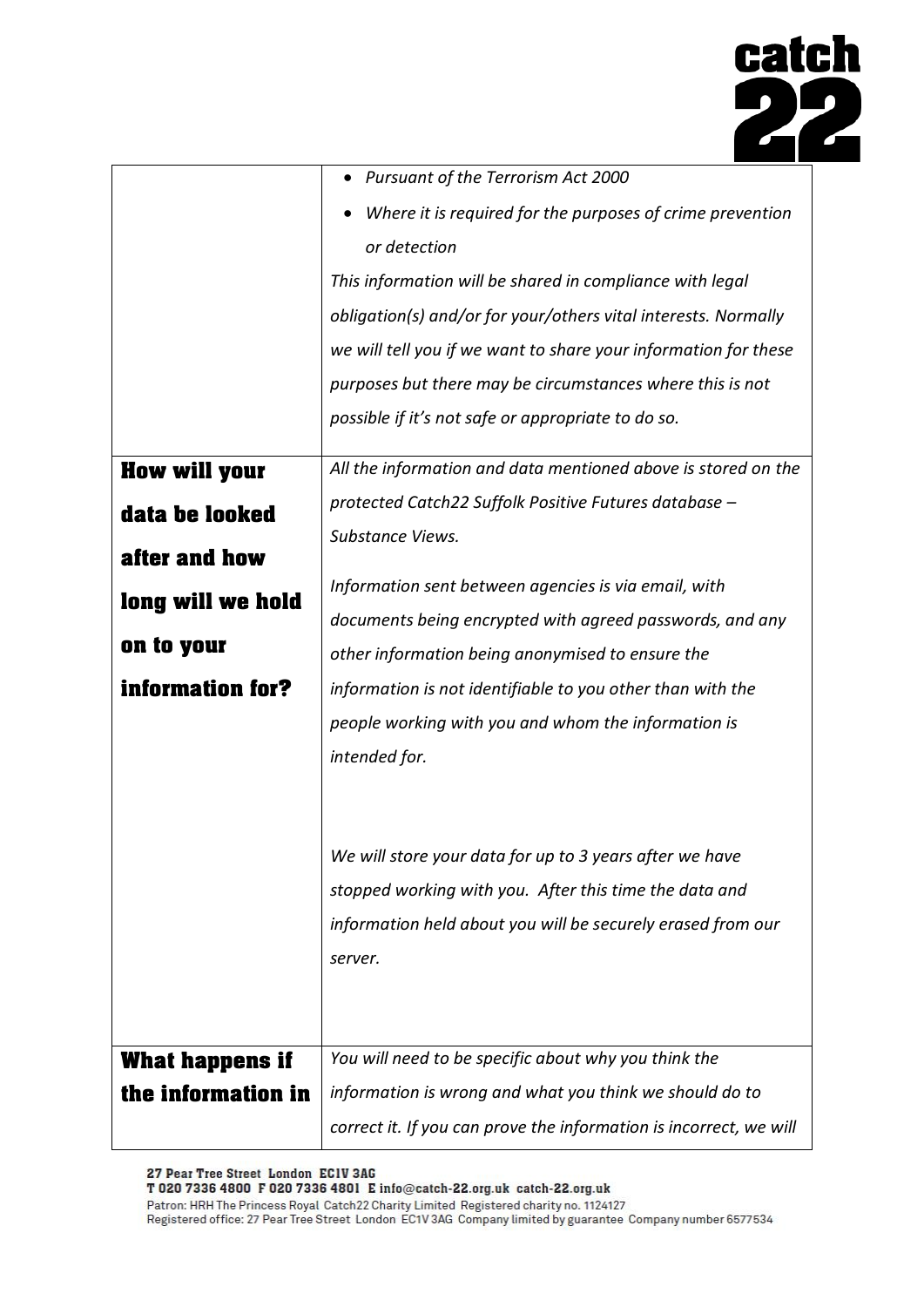

| the records is | change it. If we cannot amend your record in the way you          |  |
|----------------|-------------------------------------------------------------------|--|
| wrong?         | would like, we will explain the reason for this. You will be able |  |
|                | to see a copy of your amended record.                             |  |
|                |                                                                   |  |
|                |                                                                   |  |

## **What rights do you have over the information that we hold on your behalf?**

*You have several rights over your data that we are required by law to uphold. You have the following rights:*

|  | The right to         |   | You have the right to request a copy of your data provided |
|--|----------------------|---|------------------------------------------------------------|
|  | access your data:    |   | that your request is not unfounded or excessive. We are    |
|  |                      |   | required to provide you with this within one month of your |
|  |                      |   | request. In order to request your data, please contact     |
|  |                      |   | your Catch22 Worker or DPO@catch-22.org.uk                 |
|  | The right to         | п | This right will only apply to the sharing of your          |
|  | withdraw your        |   | information with other agencies you have consented to.     |
|  | consent from us      | п | Please contact your Catch22 Suffolk Positive Futures       |
|  |                      |   | worker or DPO@catch-22.org.uk                              |
|  | The right to lodge   | п | You have the right to make a complaint to the Information  |
|  | a complaint with     |   | Commissioners Office (body that regulates Data             |
|  | the Information      |   | Protection) if you feel that we have not processed your    |
|  | <b>Commissioners</b> |   | data correctly and in accordance with relevant law. Please |
|  | Office (ICO)         |   | feel free to make us aware of any concerns that you have,  |
|  |                      |   | we will look to fix any issues quickly and efficiently.    |
|  |                      | п | Please visit https://ico.org.uk/ or call 0303 123 1113 in  |
|  |                      |   | order to lodge a complaint with the regulator.             |
|  |                      |   |                                                            |